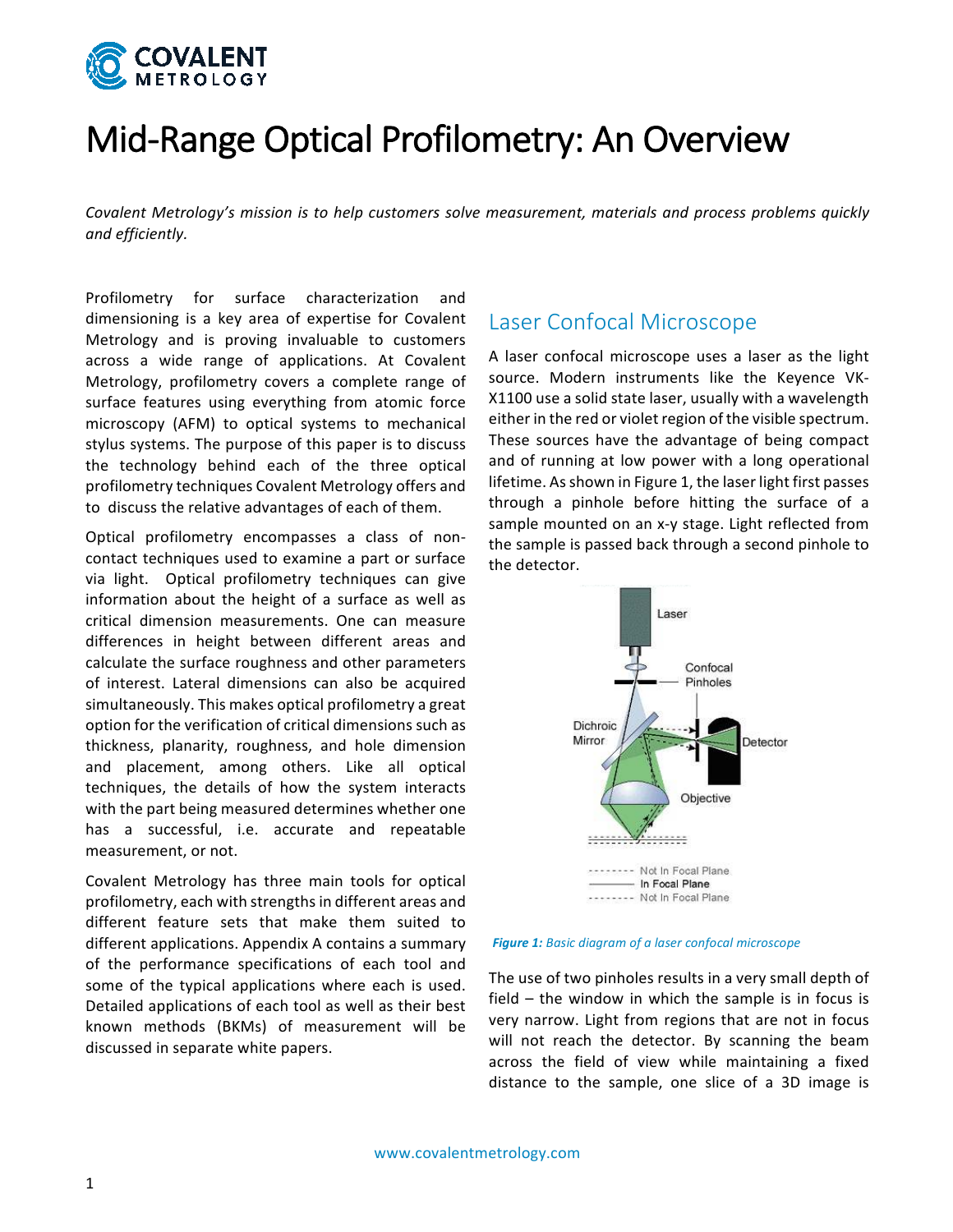

generated. By using a motor in the z direction to change the distance to the sample while measuring, a full 3D image can be generated. Sophisticated image analysis software assembles, displays, and analyzes the image. Because the laser source is fixed at a single wavelength, this type of microscope has good lateral  $(x,y)$ resolution, as well as enhanced vertical (z) resolution from the confocal optics.

#### Wide Area Patterned Light Instrument

Patterned light instruments work by projecting patterns of light onto samples and using the distortion in the patterns to derive height. This is typically done from two sides, as shown in Figure 2a below. Two projection sources, one on the right and one on the left, create the patterns viewed by the center imaging column. As shown in Figure 2b, if the sample top surface is in focus, the two bands of light, one projected from each side, will converge (see the single line towards the back of the sample). As the sample height changes, the two bands diverge and, given the incoming angle of the light, the distance between the bands can be used to calculate the height difference from the surface that is in focus. The result is a highspeed height measurement over the entire field of view. With the addition of image stitching algorithms, large areas can be measured with good accuracy.



**Figure 2:** a. Optical Schematic of a Keyence VR-3000 b. Illustration of the effect of height on the projected pattern.

Systems of this type work well for critical dimension (CD) determination of parts that are opaque. Transparent parts can cause errors because a given band of light might be seen at multiple interfaces. Highly reflective parts can also cause errors as very little light from the sources will reach the imaging optics.

### White Light Interferometer

White light interferometers take advantage of the basic physical properties of light. When two light beams of similar wavelength combine, the amplitude of the resultant wave depends on the amplitudes of the initial waves and the phase difference between them. If they are 180 degrees out of phase and of similar amplitudes, the resultant is null, i.e. the waves cancel due to destructive interference. If the two waves are in phase, the resultant wave should have twice the amplitude due to constructive interference.

As shown in figure 3a, white light interferometry mixes light reflected from a known reference mirror with light reflected from a sample. The phase of the light reflected from the sample depends on the path length, i.e. the height of the sample, meaning that constructive and destructive interference occur based on the height of the sample at a given location. The resultant patterns of light and dark areas, known as interference fringes, can be collected while varying the distance between the lens and the sample, and those images can be interpreted by software to give absolute height differences.



Figure 3: Schematic Diagram of a white light interferometer

In many cases, the laser confocal microscope image is both easier to understand and interpret. However, a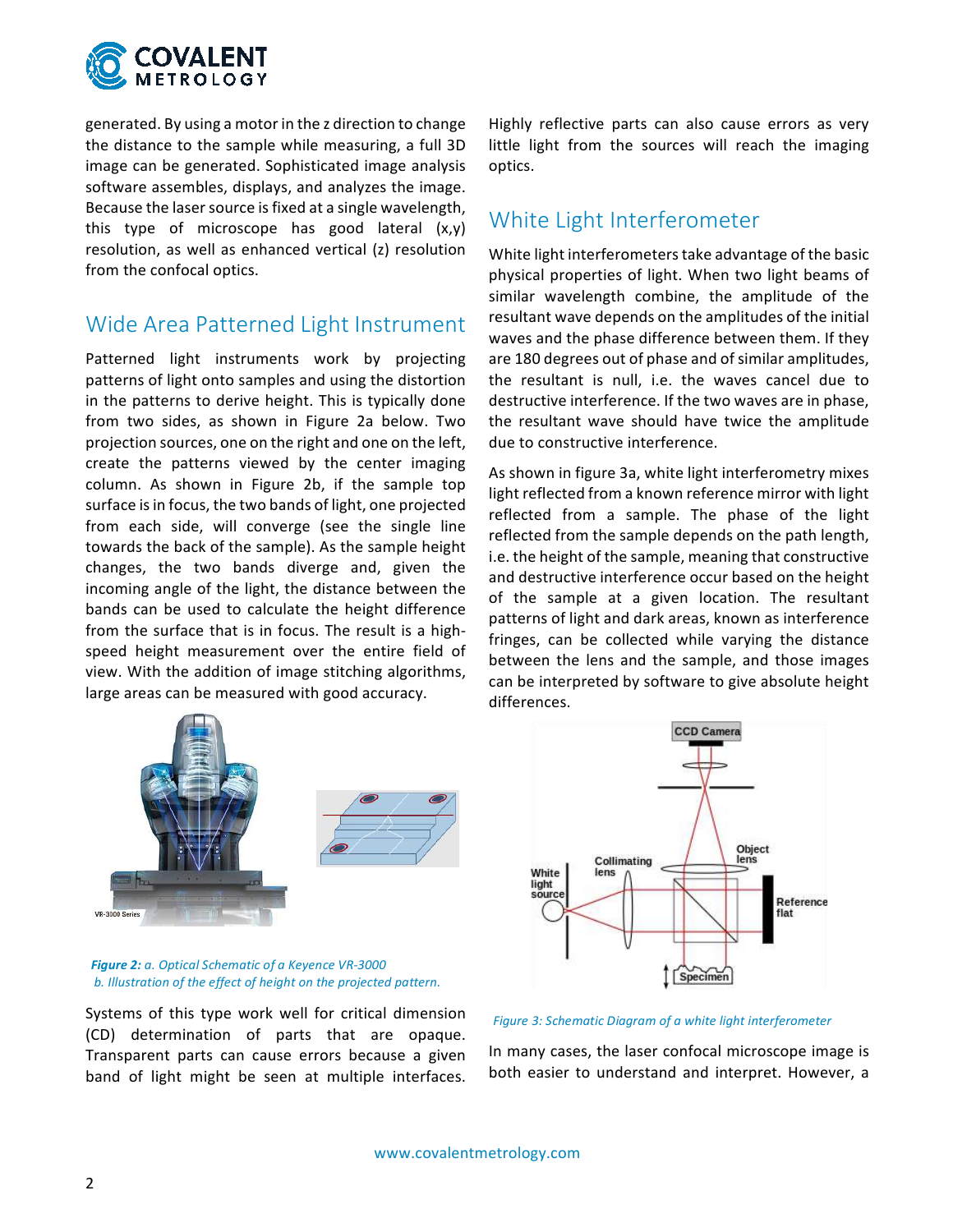

white light interferometer has a higher vertical resolution and can make more sense on certain types of samples that require the most stringent precision. Interferometers also tend to take data more quickly as they capture the whole field of view at once, as opposed to raster scanning a laser.

#### Your Trusted Partner

This white paper is an overview of Covalent Metrology's range of available optical instruments. When combined with our extensive technical experience in solving problems, we enable you to both move quickly and efficiently in solving your problems. With our wide range of instruments, we make sure you have the right tool for the job.

#### **Partner with Covalent Metrology Services Today**

Covalent Metrology partners with clients to improve their overall metrology capabilities and ecosystem. Inhouse analytical services now include AFM, SEM and SEDM-EDS, ellipsometry, profilometry, UV-VIS-NIR spectrophotometry and nanomechanical characterization. Our Metrology Partners unit offers a suite of services based on client-specific development objectives aimed at improving in-house and external metrology quality, speed and cost. Headquarters are located in the heart of Silicon Valley.

Silicon Valley location: **Covalent Metrology Services, Inc. 921 Thompson Pl** Sunnyvale, CA 94085

For more information call us, email us or visit the Company's website at:

**hello@covalentmetrology.com (408) 
498-‐4611 http://www.covalentmetrology.com.**